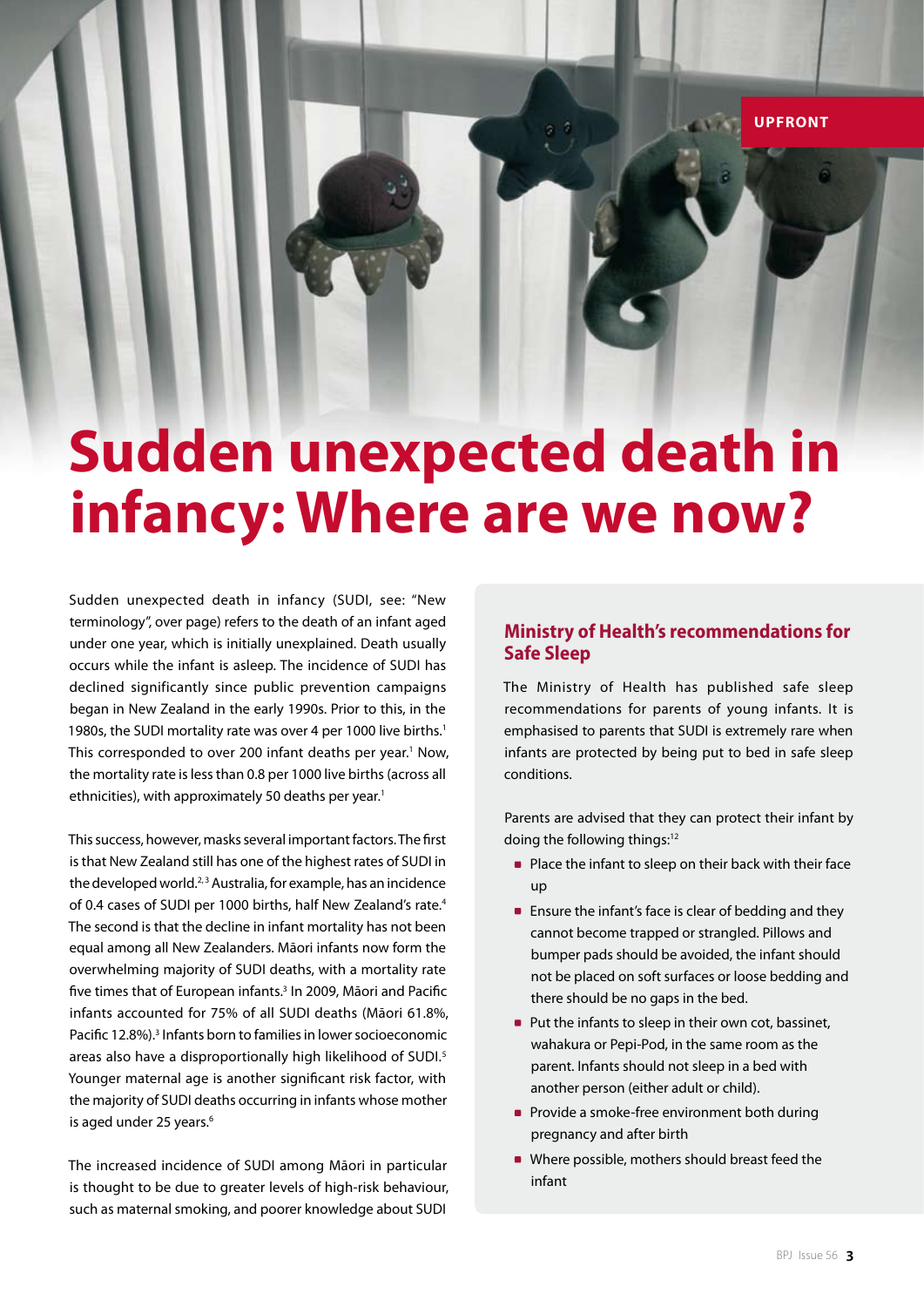# **New terminology, new understanding**

Sudden unexpected death in infancy (SUDI) refers to the death of an infant aged under one year, usually while sleeping, which is initially unexplained. Sudden infant death syndrome (SIDS) refers to cases in which the death remains unexplained after a thorough investigation.<sup>8</sup> SUDI is a broader term, including deaths that can be explained, such as accidental asphyxiation, and those that cannot. This has prevented the artificial lowering of SIDS mortality rates as the accuracy of investigation and mortality coding increases. However, it is possible that the change in terminology may account for some of the decline in the reported incidence of SIDS/SUDI over the years.



risk factors, along with lack of access to this information.<sup>7</sup> What is less well understood is why Māori have poorer knowledge about SUDI. Maternal education about risk factors has been successful among Europeans and families in higher socioeconomic areas, but has failed to have a strong impact among the groups most at risk.<sup>6</sup> This may be partly attributable to less exposure to health education among Māori women, such as lower attendance at antenatal classes.<sup>7</sup> Educational messages that are not culturally tailored to Māori families also contribute to the problem.7

This gap in health knowledge presents a strong opportunity, and responsibility, for General Practice to help address disparities. The focus should be on explaining the factors which increase the risk of SUDI, why these factors present a risk and helping to find ways to minimise or overcome risks that are culturally and financially acceptable. Information, conveyed in a culturally relevant way, is the key to reducing rates of SUDI in New Zealand.

# **The cause of SUDI: a trio of risks**

Understanding of the causes of SUDI has grown over the last two decades. The current model is multi-factorial and relies on three aspects being simultaneously present:<sup>9, 10</sup>

- An infant in a critical developmental period
- An underlying vulnerability present since birth
- **Exposure to an external stressor**

**The critical developmental period** is from age one month to one year.<sup>8</sup> However, 90% of deaths occur in infants aged less than six months, with a peak between ages one and four months.8

**The vulnerabilities** that lead to SUDI are only now beginning to be understood. They include low birth weight (either from pre-term birth or low weight normal gestation births), abnormalities in the arousal system, serotonin receptor abnormalities and genetic polymorphisms, such as altered calcium channel genes which may affect cardiac rhythms.<sup>11</sup> Most of these vulnerabilities are genetic, present from birth, difficult to identify and non-modifiable.<sup>10</sup>

**The external stressors** for SUDI are factors which place the infant at a higher risk of asphyxiation, re-breathing of expired gases, overheating or other similar risks. The factors are usually modifiable and recognising them and creating public health messages around their avoidance has helped to reduce the burden of SUDI worldwide.<sup>1</sup> It is these risk factors that present the greatest opportunity for SUDI prevention in primary care.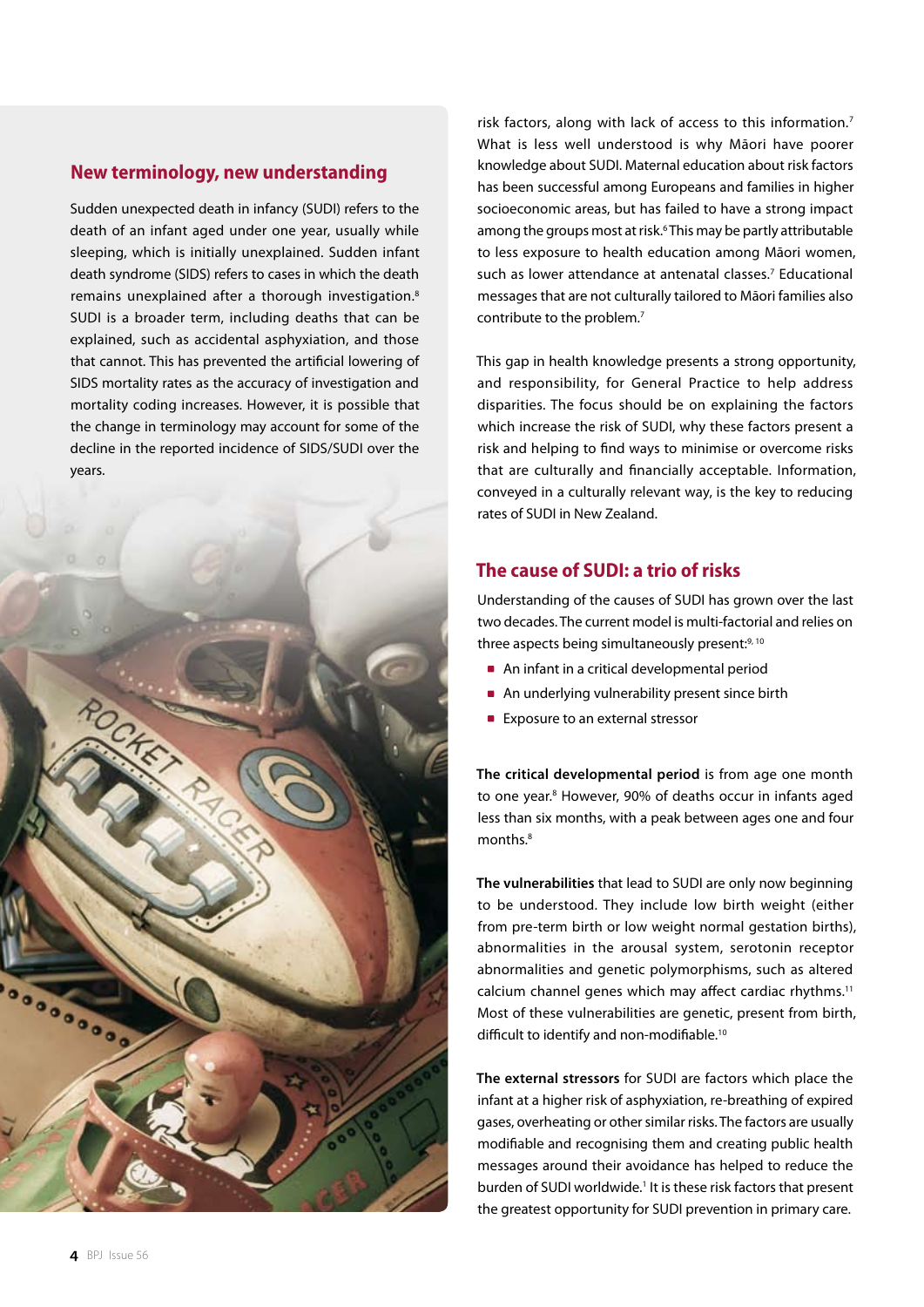# **Vulnerabilities: modifiable risk factors for SUDI**

## **Sleep position**

Infants should be placed to sleep in a supine rather than prone position, i.e. on their back, not on their front. The promotion of this behaviour has been the single greatest factor in reducing infant death while sleeping.<sup>1</sup> It is estimated that prone sleeping increases the risk of SUDI between  $3 - 14$  times.<sup>13</sup> Side-sleeping is also strongly associated with an increased risk of SUDI, as it increases the likelihood that the infant will roll into a prone position.<sup>13</sup>

Some parents may be hesitant to place infants in a supine position due to the belief that this is associated with choking, reduced muscle development or deformational plagiocephaly (the flattening of one side of the head). However, the risk of aspiration, apnoea and cyanosis are not increased when an infant is placed in a supine position, compared to a prone position.13 Prone sleeping is not a recommended method to prevent gastro-oesophageal reflux in infants; raising the head of the bed may be helpful.<sup>13</sup>

Infants should be placed on their back for sleeping from birth until at least age twelve months. In order to help infants develop head control, upper body strength and reduce the risk of plagiocephaly, "tummy time", where the infant is placed on their front on the floor, is recommended when the infant is awake and under adult supervision.<sup>13</sup> Parents should be reminded to instruct all caregivers about the correct sleeping position for the infant.

### **Bed sharing**

Adults sleeping in the same bed as an infant, i.e. bed sharing or co-sleeping, increases the risk of SUDI.<sup>8, 13</sup> A retrospective study of SUDI cases in Wellington found that 50% of the reported deaths occurred while bed sharing.14 A similar study in Auckland found that 67% of SUDI deaths occurred while bed sharing, and the vast majority of these deaths (97%) occurred in Māori and Pacific infants.15

The risk associated with bed sharing is highest in infants aged under three months.13 The risk is further increased if the infant is sharing a bed with a person who smokes, has consumed alcohol or taken drugs.<sup>8, 13</sup>

There has been resistance to advice against bed sharing due to perceived advantages such as ease of breast feeding and night-time bonding.<sup>9</sup> In addition, bed sharing is viewed as a

culturally important part of childrearing by many Māori and Pacific peoples, with important practical, psychological and spiritual benefits for the infant.<sup>1, 7</sup> While this issue can be sensitive, most consensus statements recommend that the risks of bed sharing should be discussed with the parents, regardless of ethnicity or cultural views, as parents have a right to evaluate the risks and benefits themselves.<sup>13</sup>

Ideally, infants should be placed in a cot, next to the parent's bed, until at least age six months. $8,13$  Interventions that allow safe bed sharing to take place are also acceptable, such as wahakura (woven flax bassinet) or Pepi-Pod (a basket-like device), (see: "Māori and Pacific sleep safe interventions", over page).

#### **Mattresses, mattress protectors and bumpers**

Soft bedding and sleeping surfaces, such as pillows, quilts, comforters, sheepskins and mattresses not designed for infants, increase the risk of SUDI through airway obstruction, re-breathing of expired gases and overheating.13 Mattresses should be new or in good condition, and tightly fitted to the cot. If a mattress is ill-fitting, an infant can become trapped between it and the wall of the cot.<sup>13</sup> Mattress bumpers should not be used and soft toys should not be placed in the cot.

In the past, some experts recommended wrapping the cot mattress in polythene, in theory to prevent toxic gases from the mattress reaching the infant. However, this theory has now been discredited,<sup>8</sup> and there is a potential risk of suffocation with the polythene.

### **Over-heating**

Over-heating is associated with an increased risk of SUDI.<sup>1,8</sup> However, the risk is lessened if the infant is placed in a supine position.1

Infants should be dressed appropriately for the environment, with no more than one extra layer than an adult would wear to be comfortable.<sup>8</sup> Blankets and coverings should also be appropriate to the environment. Ideally, the temperature of the room the infant sleeps in should be between  $18 - 22^{\circ}C$ .<sup>1</sup>

## **Swaddling**

Swaddling refers to the practice of firmly wrapping young infants in light sheeting or muslin. It is thought to create a tranquil sleeping state and longer sleep periods.<sup>16</sup> Evidence is conflicting on the association between swaddling and the risk of SUDI.<sup>16</sup> It is thought that because swaddling increases sleep time and reduces arousal, it may increase the risk of SUDI.<sup>16</sup>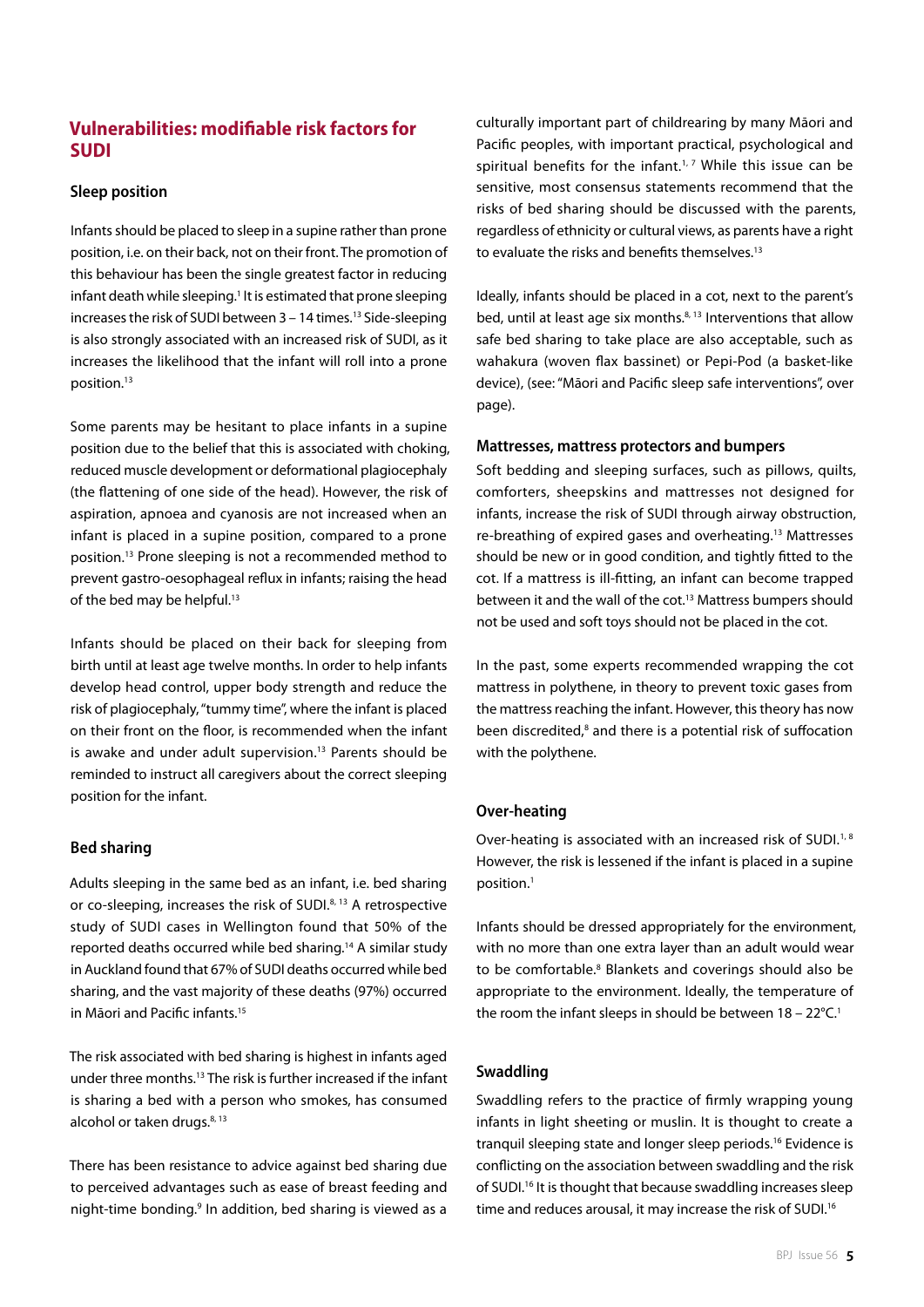# **Māori and Pacific sleep safe interventions**

The emphasis of SUDI prevention has changed over time, from giving strict "rules" that help prevent SUDI, to providing education and interventions that allow for culturally important behaviours to continue in a safer way. One of the most effective of these interventions has been the wahakura, a flax bassinet that allows the infant to share the parent's bed while sleeping in their own space. The device prevents exposure to adult bedding, mattresses and pillows, and reduces the risk of the parent crushing or overlaying the infant.20 Correct use of a wahakura, along with education relating to SUDI risk factors, appears to have been highly effective in pilot studies.<sup>20</sup>

Producing wahakura from flax is a skill-intensive process, and therefore they are not available commercially.<sup>20</sup> As a result, a similar device called a Pepi-Pod has been developed and is now being produced on a larger scale. A Pepi-Pod is essentially a wahakura made from recycled plastic (the bottom of a clothes basket) that comes with a fitted mattress and safe bedding. Pepi-Pods are currently being trialled in selected high-need groups around New Zealand, and have been shown to be highly effective and acceptable.<sup>20</sup>

The general practice team are encouraged to work collaboratively with Māori health providers, who are also working within their communities to reduce the incidence of SUDI. This may help to overcome the barriers to knowledge that have created the current ethnic disparities in SUDI incidence over the last two decades.

For more information on Pepi-Pods and similar interventions, see:

**www.whakawhetu.co.nz/pepi-pod.html** 

Infants should not be swaddled in heavy material, which can cause over-heating, and infants who are swaddled should never be placed in a prone position for sleeping.16

## **Cigarette smoke exposure**

There is strong evidence that antenatal exposure to cigarette smoke and nicotine increases the risk of SUDI.8, 13 *In utero* exposure to tobacco smoke increases the risk of intra-uterine growth retardation and pre-trem birth.13 It also increases the recovery time from hypoxia, decreases heart rate variability and removes the normal relationship between gestational age at birth and predicted heart rate.<sup>8</sup> These factors represent the vulnerabilities outlined in the trio of risks.<sup>9</sup> There is also evidence that exposure to maternal smoking *in utero* reduces the frequency of arousal from sleep in the infant, which is a strong risk factor for SUDI.<sup>9</sup> Nicotine exposure may also alter serotonin receptors in the brain stem; brain stem abnormalities involving the serotonergic system are found in up to 70% of cases of SUDI.8

While General Practitioners rarely act as lead maternity carers, any consultation before or during pregnancy should be used to encourage smoking cessation. This should extend to all household members. Parents and family members who wish to stop smoking should be offered and encouraged to use smoking cessation supports, e.g. Quitline and NRT.

## **Breast feeding**

Breast feeding is thought to have a protective effect against SUDI and other causes of post-natal mortality.<sup>13</sup> Infants should ideally be breast fed exclusively until age six months, with continued breast feeding, alongside complementary foods, until the infant is aged at least one year.<sup>17</sup>

As of 2010, approximately 85% of infants in New Zealand were breast fed up to age six weeks.<sup>1</sup> However, there is a lower rate of breast feeding, and earlier breast feeding cessation, among Māori mothers.7

Barriers to breast feeding should be discussed, and education and support provided where necessary.

### **Immunisation**

Infants who are fully immunised have a decreased risk of SUDI.<sup>13, 18</sup> There may be a misconception among some parents that vaccines, particularly diphtheria-tetanus-pertussis (DTaP), are associated with an increased risk of SUDI. A series of studies over the last two decades has consistently refuted this association.<sup>13</sup>